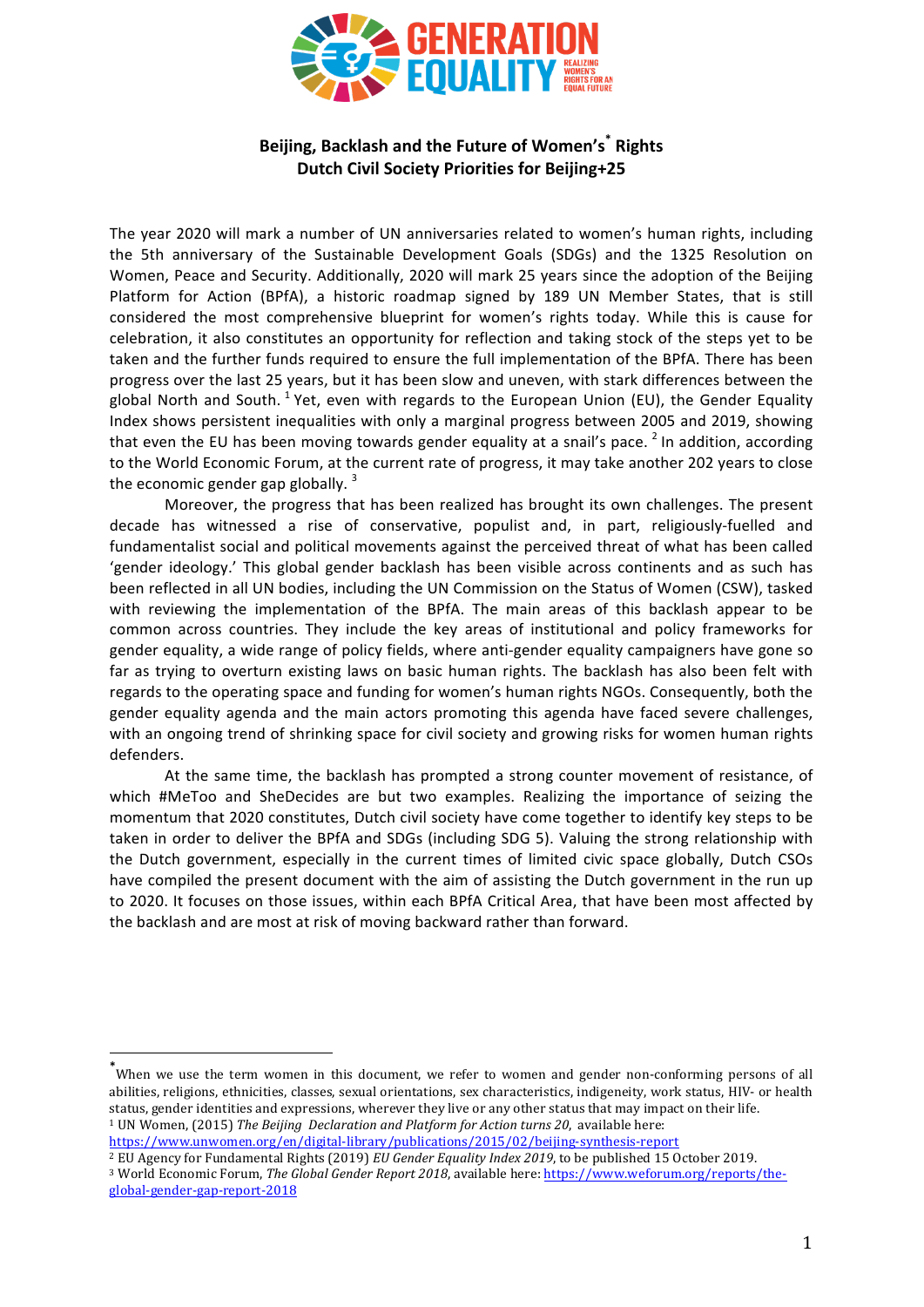

### **Overarching: Leaving No one Behind**

Women and girls are not a homogenous group. Acknowledgement of their diversity is crucial for the Beijing+25 outcome documents to have a positive impact on all women and girls. There are a number of marginalised groups of women and girls that face intersecting forms of discrimination and are disproportionally affected by the gender backlash. It is crucial that the Beijing+25 outcome documents recognize how gender norms, roles and stereotypes in society contribute to pertaining gender inequalities affecting women and girls and have an added disproportionate effect if gender intersects with disability status, refugee status, migrant status, pregnancy, single motherhood, sexual orientation, gender identity and expression, sex characteristics, HIV-status, rural status, indigenous status, being a human rights defender and sex worker status.

# In order to ensure that Beijing becomes a reality for all, we call on the Dutch government:

- To take into account these different factors in the implementation of all BPfA Critical Areas to ensure that all women, girls and gender non-conforming persons can participate and contribute to their full potential;
- To **recognize** women and girls in all their diversity as well as the diverse forms of households and families, and the needs and protection of the rights of all individuals in households and families;
- To guarantee that the voices of diverse groups of women are heard by ensuring civil society **can meaningfully participate** in the Beijing+25 process, including before and during the CSW64 deliberations on a political outcome;
- To call on all Member States to **provide the funding required to ensure the full implementation of the BPfA.**
- To recognize the importance of the **full engagement of men and boys** as agents and beneficiaries of change towards gender equality, and as strategic partners and allies in the full implementation of the BPfA.

For reasons of clarity and continuity, we have chosen to maintain the titles of the BPfA Critical Areas as headers, even though the wording is often not entirely inclusive.

# **A. Women and Poverty**

 

Between 1990 and 2010, the proportion of people in developing regions living below the threshold of \$1.25 a day (in terms of purchasing power parity), the international benchmark for measuring extreme poverty, fell from 47% to 22%. <sup>4</sup> Yet, progress has been uneven across regions and women still are more likely to live in poverty than men. The most crucial points to free women from poverty are the following:

### Key to realizing the objectives under critical area A:

- Collection of **gender-disaggregated poverty statistics**;
- **•** Improving women's livelihoods through access to land, property and productive resources through: legal reform; the issuance of individual or joint land and property titles for women; housing subsidies and access to agricultural technologies, information and resources;

<sup>&</sup>lt;sup>4</sup> UN Entities (2014), UN Millennium Development Goals Report 2014, available here:

https://www.un.org/millenniumgoals/2014%20MDG%20report/MDG%202014%20English%20web.pdf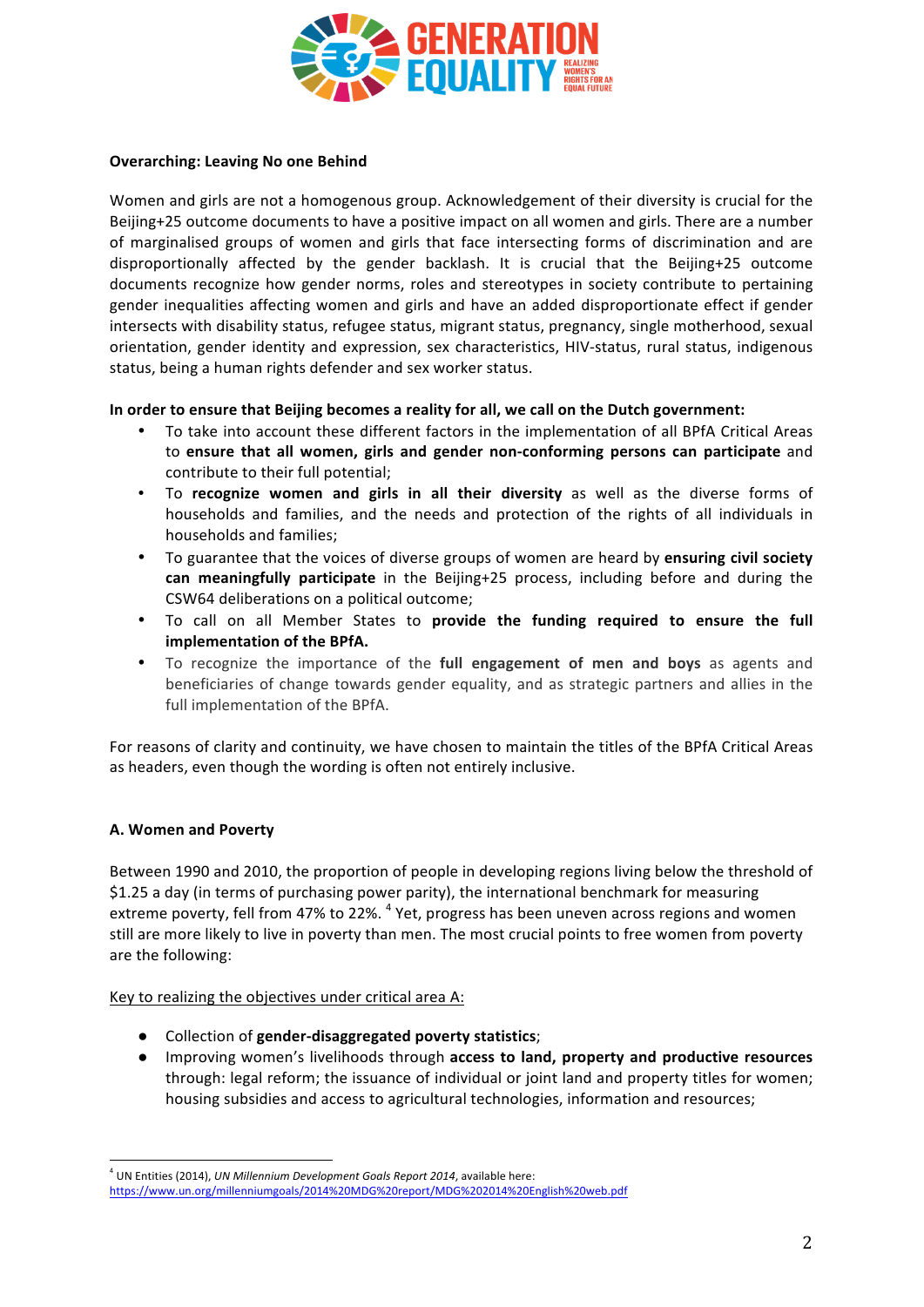

- Tackling the root causes of women's poverty requires removing gender inequalities in paid and unpaid work; ensuring social protection across the lifecycle and equal access to assets and increasing investments in infrastructure and basic social services:
- Developing legally-binding instruments and measures to **stop the impunity of corporate human rights abuses and violations** that result in forced displacement of communities, loss of livelihood, precarious working conditions, environmental degradation, among other devastating outcomes, all pushing millions of women and girls into poverty.

### **B. Education and Training of Women**

Education is a human right. (Economic) empowerment of women and girls starts with the guaranteed access to, and equitable participation in, quality education from early childhood onward. While there has been significant progress, there is great variation between regions. Globally, 9 in 10 girls complete their primary education, but only 3 in 4 their lower secondary education. In low income countries, despite progress over the last two decades, less than two thirds of girls complete their primary education, and only 1 in 3 their lower secondary education. <sup>5</sup> Some children are at additional risk of bullying, early drop out or not accessing education due to for example their gender identity or having a disability. Concerted action must be taken to ensure that all women and girls are able to access continuing and lifelong education and training, both formal and informal, ensuring that women are able to adapt their skills to the changing world of work and are not restricted by stereotyped ideas of women's and men's societal roles and sectors, to prevent backlash in the future.

### Key to realizing the objectives under critical area B:

- **•** Increasing efforts to foster a safe and **gender-responsive school environment**: i.a. through addressing violence against girls and access to menstrual and sanitary services;
- Promoting the development of gender-sensitive and gender-transformative curricula at all **levels** and taking concrete measures to ensure that educational materials challenge social and cultural gender norms, by portraying women and men, youth, girls and boys in positive and non-stereotypical roles (particularly in the teaching of STEM subjects), in order to address the root causes of occupational segregation and the unbalanced division of unpaid care and domestic work;
- Ensuring the implementation of measures aimed at **making STEM more attractive for women and girls**, i.a. through curricula that highlight the broad societal applications of STEM; the exposure of girls and boys, women and men, to female role models in STEM and through sensitising parents, students, teachers and career counsellors, i.a. through a mandatory **training on gender sensitive teaching**, to make teachers more aware of gender differences, their own gender biases, and the way these biases contribute to perpetuating gender stereotypes;
- Ensure the integration of **comprehensive sexuality education (CSE)** in all curricula, that includes scientifically accurate non-judgmental information about sexuality, sexual and gender diversity, SRHR, HIV/AIDS and human rights. CSE challenges gender norms and stereotypes and increases awareness about healthy and respectful relationships based on gender equality.

 <sup>5</sup> World Bank (2018), Missed Opportunities: The High Cost of not Educating Girls, available here: http://www.ungei.org/resources/index\_6513.html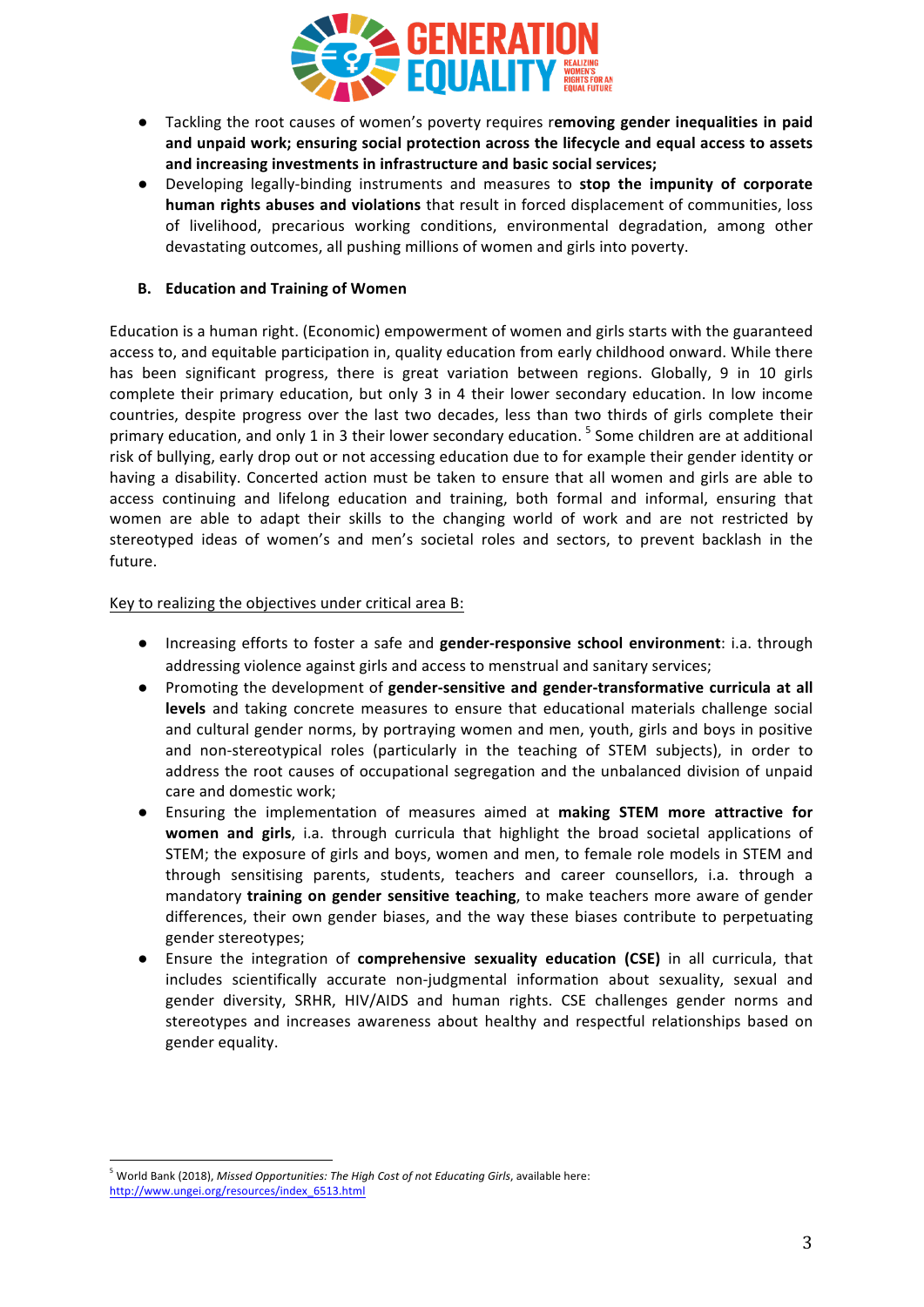

# **C. Women and Health**

As part of the 2030 Agenda for Sustainable Development all countries have committed to achieving universal health coverage by 2030, including financial risk protection, access to quality essential health-care services and access to safe, effective, quality and affordable essential medicines and vaccines for all. <sup>6</sup> In order to achieve this, a gender perspective must be integrated. There are genderbased differences in life expectancy, healthy life years, health behaviours, mortality, and morbidity risks. This is partly due to socially constructed gender norms that influence the health conditions individuals are susceptible to, as well as access to and uptake of health services. Health data disaggregated by gender is critical for generating evidence in the development and utilization of health innovations such as drugs and medical equipment, as well as for the articulation of health interventions, programmes, and policies that advance gender equality. While progress has been made in the past two decades, medical research still routinely fails to consider the impact of sex and gender and researchers frequently do not enroll enough adult women in later stage clinical trials.  $'$ Gender discrimination systematically undermines women's and girls' access to healthcare, for reasons that include fewer financial resources and constraints on mobility. <sup>8</sup> In addition, poverty, low levels of education, and sexual and domestic violence hugely impact health outcomes. <sup>9</sup> Relatively low numbers of women in leadership positions in healthcare exacerbate the lack of a gender perspective in medical issues. These are all issues that require progress. However, nowhere has the gender backlash been more visible, than on issues related to Sexual and Reproductive Health and Rights (SRHR). In recent years, resurgent threats to women's SRHR have emerged throughout all continents. In all regions there are examples of laws and policies rolling back existing protections for SRHR, such as through the introduction of retrogressive restrictions on access to abortion and contraception and recriminalizing same sex sexuality. Courts in a number of countries have also been confronted with legal challenges threatening women's SRHR. The backlash has affected the work of many human rights defenders and health care providers providing SRHR and HIV prevention services to women and key populations.

# Key to realizing the objectives under critical area C:

- **•** Ensuring **universal health coverage for all**, meaning all people and communities can use the promotive, preventive, curative, rehabilitative and palliative health services they need, of sufficient quality to be effective, while also ensuring that the use of these services does not expose individuals and families to financial hardship. This includes those women who are marginalized and face intersecting forms of discrimination (for listing: see overarching);
- **Realization of SRHR** through the availability, accessibility, affordability and funding of youthfriendly, gender-responsive quality Sexual and Reproductive Healthcare services, commodities, information and education, including affordable contraception for all and safe and legal abortion. Services must furthermore include the prevention, screening and treatment for viral hepatitis and cervical cancer, as well as other sexually transmitted infections, including human papillomavirus, and services to respond to sexual and genderbased violence while noting the particular vulnerability of women and girls to these coinfections and co-morbidities:

<sup>&</sup>lt;sup>6</sup> UN (2015), *2030 Agenda for Sustainable Development*, available here: **A/RES/70/1**<br><sup>7</sup> National Institutes of Health *Office of Women's Health*, available here: <u>https://orwh.od.nih.gov</u>

<sup>&</sup>lt;sup>8</sup> UN Women, http://www.unwomen.org/en/news/in-focus/women-and-the-sdgs/sdg-3-good-health-well-being.<br><sup>9</sup> Maas AH, van der Schouw YT, Regitz-Zagrosek V, et al. Red alert for Women's Heart: the urgent need for more research and knowledge on cardiovascular disease in women. *Eur Heart J* 2011; 32(11):1362-8.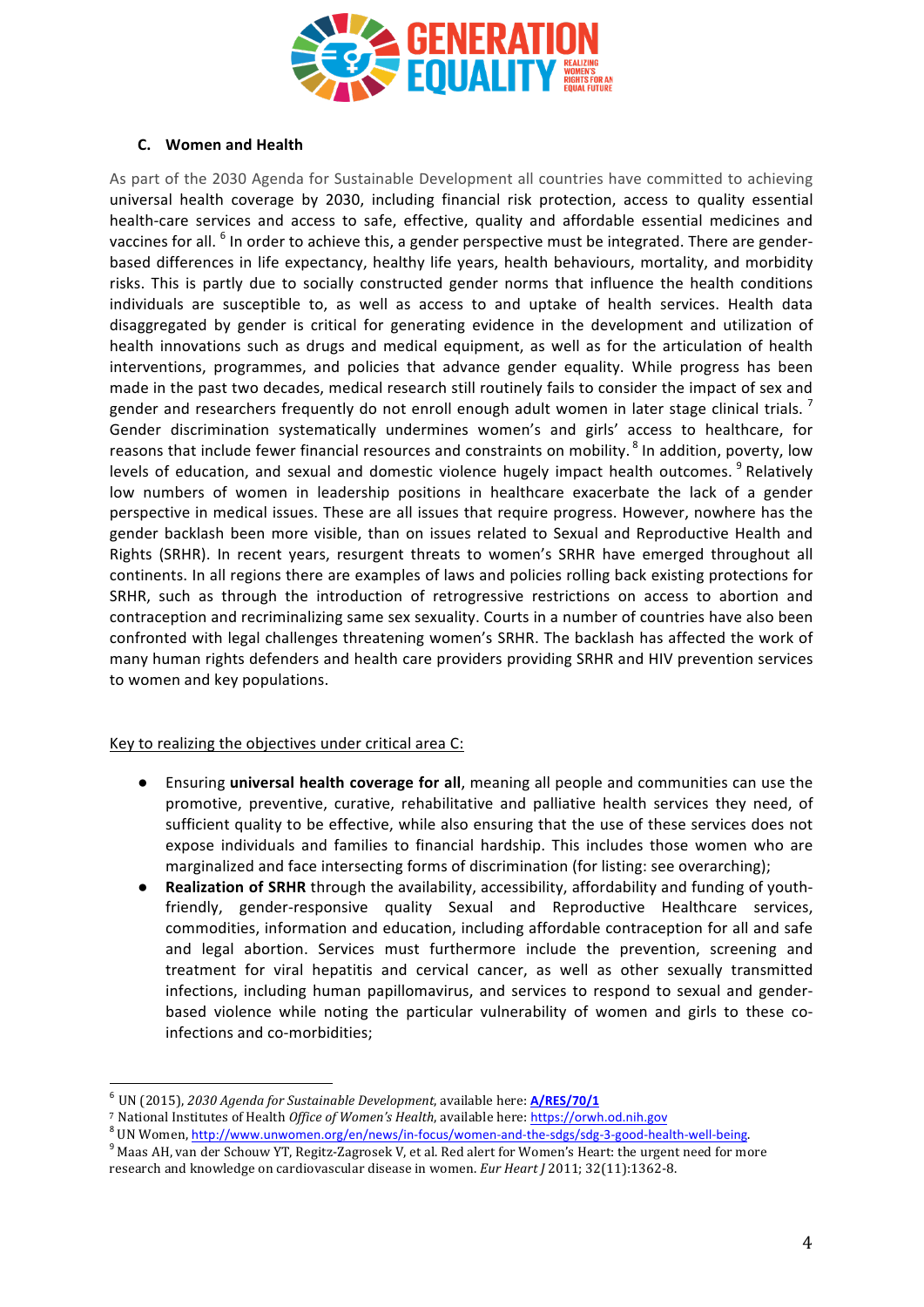

- **Recognizing that the human rights of women include their right to have control over and** decide freely and responsibly on all matters related to their sexuality, including sexual and reproductive health, free of coercion, discrimination and violence, as a contribution to the achievement of gender equality and the empowerment of women and the realization of their human rights;
- **Collection of health data disaggregated by gender** (this includes research on the female body and gender differences in symptoms and reactions to medication) for the development and utilization of health innovations such as medicines and medical equipment, as well as for the articulation of health interventions, programmes, and policies that advance gender equality;
- Acknowledge the intersection of sex work, migration and health policies and their impact on the living and working conditions of migrant workers and sex workers. Adopt a stance that is based on **non-discrimination, and inclusion.**

# **D. Violence against Women**

Gender-based violence (GBV) is one of the most wide-spread, persistent and devastating human rights violations in our world today, affecting women and girls in all their diversity, and constitutes both a cause as well as a result of persisting gender stereotypes. It comes in many forms, including physical (domestic) violence, sexual violence, human trafficking, cyber violence, traditional practices (such as child or early marriage and female genital cutting) and femicide. It occurs worldwide, cutting across all generations, nationalities, communities and spheres of our societies, irrespective of age, ethnicity, disability or other background. Evidence suggests, however, that certain characteristics of women, such as sexual orientation, Women Human Rights Defender status, environmental activist status, gender identity, sex worker status, migrant or refugee status, disability status or ethnicity, and some contextual factors, such as humanitarian crises, including conflict and post-conflict situations, may increase women's vulnerability to violence.<sup>10</sup> While it constitutes an integral part of the BPfA and has received renewed attention due to the worldwide #MeToo campaign, the WHO still speaks of a global health problem of epidemic proportions, that leads to such health impacts as depression, alcohol use problems, STDs, unwanted pregnancies (and abortions), injury and ultimately death. 11

### Key to realizing the objectives under critical area D:

- Recognizing that GBV is rooted in **historical and structural inequalities in power relations** and that it is a violation of human rights. Persistence of gender stereotypes and discriminatory norms perpetuates GBV. Therefore, support initiatives which address the norms, attitudes and behaviours underlying GBV and actively engage men and boys. Ensure adequate, increased and stable **resourcing for prevention** of gender-based violence;
- Investing in **capacity development for organizations providing critical support services**. A standardized and accredited programme of training could target professional and lay counsellors, health workers, clergy and pastoral workers, social workers, community development workers, welfare officers, youth workers, school guidance officers and peace mediators;
- Providing strong and comprehensive legal and policy frameworks along with adequate resourcing for implementation;

 10 EU Fundamental Rights Agency (2014), *Violence against Women: an EU-Wide Survey*, available here: https://cdn.atria.nl/epublications/IAV\_B00109560.pdf

<sup>&</sup>lt;sup>11</sup> WHO (2018), *Global and Regional Estimates of Violence against Women*, available here: https://apps.who.int/iris/bitstream/handle/10665/85239/9789241564625\_eng.pdf?sequence=1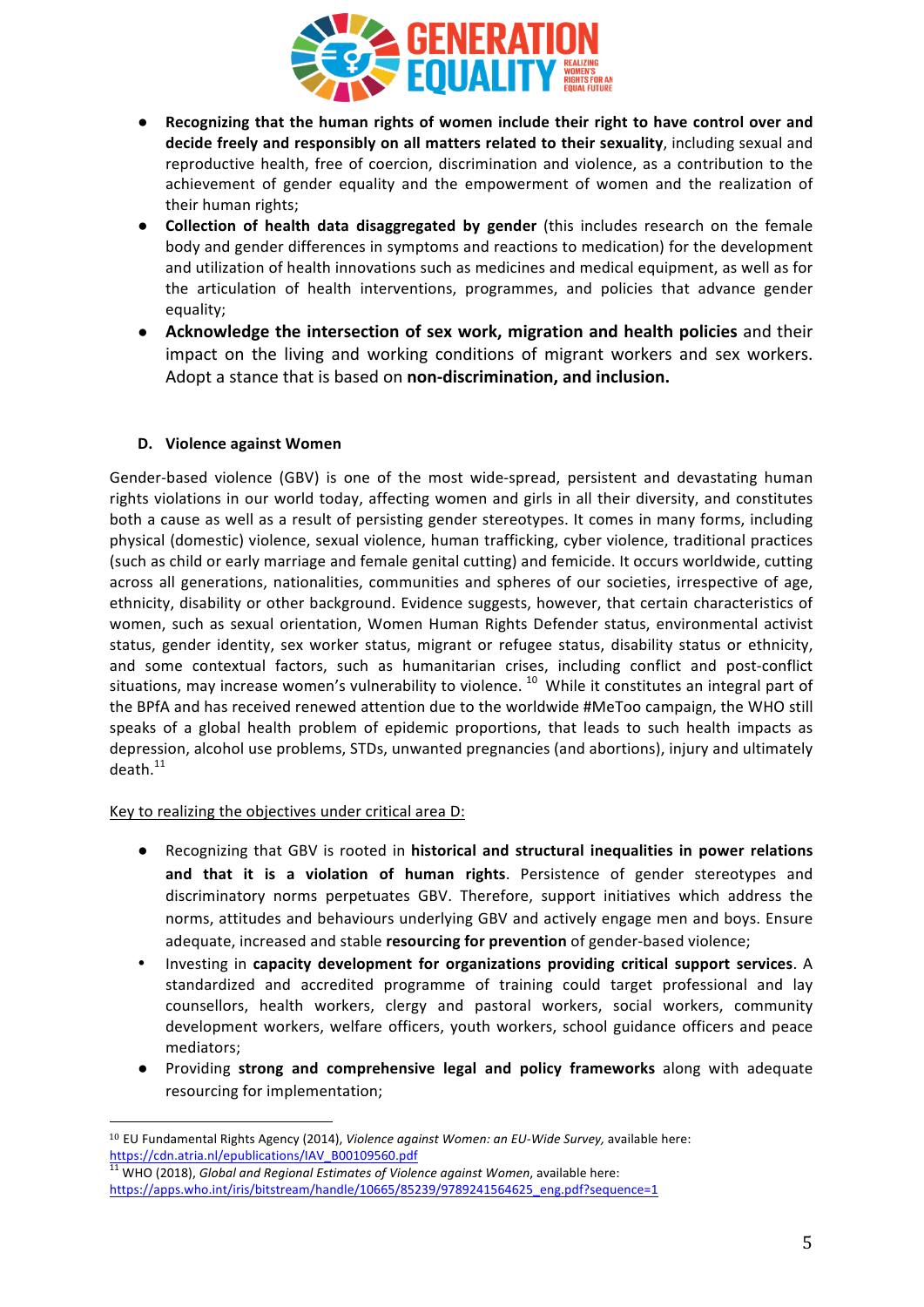

- Ensuring accessible, gender-responsive, youth-friendly and high-quality services for survivors, inclusive to all, including sex workers, migrant women, LHBTI women;
- Ensuring the **protection of Women Human Rights Defenders** (WHRDs), including girl and young women WHRDs, LGBTI activists, sex worker rights activists, migrant rights activists and environmental activists;
- **Substantial training on** the protection of victims, on the different forms and on the impacts of cyber violence against women and girls should be provided to all law enforcement personnel, especially to first responders in the police and the justice sectors, for them to be able to rapidly respond to complaints and prosecute perpetrators.

# **E. Women and Armed Conflict**

Both women and men are victims of war and conflict, and flee their homes. Women and girls, however, generally face greater hardship than men in these situations, based on their gender. Personal circumstances can make the journey more difficult for women, such as breastfeeding, menstruation and pregnancy, or responsibility for children or other family members.<sup>12</sup> Additionally, refugee women and girls and LGBTI people are more prone to falling victim to (sexual) violence, exploitation and human trafficking than men.<sup>13</sup> Moreover, Sexual Gender Based Violence (SGBV) such as rape, forced marriage, forced impregnation, forced abortion, torture, trafficking, sexual slavery and the intentional spread of STDs, including HIV/AIDS, are still weapons of warfare in many conflicts.<sup>14</sup> Despite the growing evidence that underlines the importance of inclusive peace processes – part of the BPfA - women remain significantly underrepresented in high-level peacemaking, such as mediating  $(2%)$ , witnesses and signatories  $(5%)$  and negotiating  $(8%)$ . <sup>15</sup> The BPfA furthermore called for a reduction in military spending.

Key to realizing the objectives under critical area E:

• Implementation of the full global women, peace and security (WPS) agenda, including the reinforcement of all commitments made in previous resolutions of the WPS agenda, through gender-responsive policies in all policy areas, ensuring women's equal participation, representation and the protection of women's rights in peace processes. The protection of sexual, reproductive and bodily autonomy rights, including the protection of women human rights defenders remains a vital part of the WPS agenda. To this end, commitment to and improvement of the collection and use of **gender-disaggregated data for gender-sensitive conflict analysis** (including qualitative and quantitative impact indicators) and policy making areas is imperative to understanding the root causes of conflict and policy-making in conflictaffected areas.

https://www.un.org/sexualviolenceinconflict/wp-content/uploads/2019/04/report/s-2019-280/Annual-report-2018.pdf<br><sup>15</sup> European Parliament FEMM Committee (2019), *Women's Role in Peace Processes*, available here: http://www.europarl.europa.eu/RegData/etudes/STUD/2019/608869/IPOL\_STU(2019)608869\_EN.pdf

<sup>&</sup>lt;sup>12</sup> Women's Refugee Commission (2016), No Safety for Refugee Women on the European Route: Report from the Balkans, available here: https://www.womensrefugeecommission.org/gbv/resources/1265-balkans-2016<br><sup>13</sup> Amnesty International (2016), *Female Refugees Face Physical Assault, Exploitation and Sexual Harassment on their* 

Journey to Europe, available here: https://www.amnesty.org/en/latest/news/2016/01/female-refugees-face-physicalassault-exploitation-and-sexual-harassment-on-their-journey-through-europe/<br><sup>14</sup> UNSG (2019), *Conflict-related Sexual Violence: Report of the Secretary General*, available here: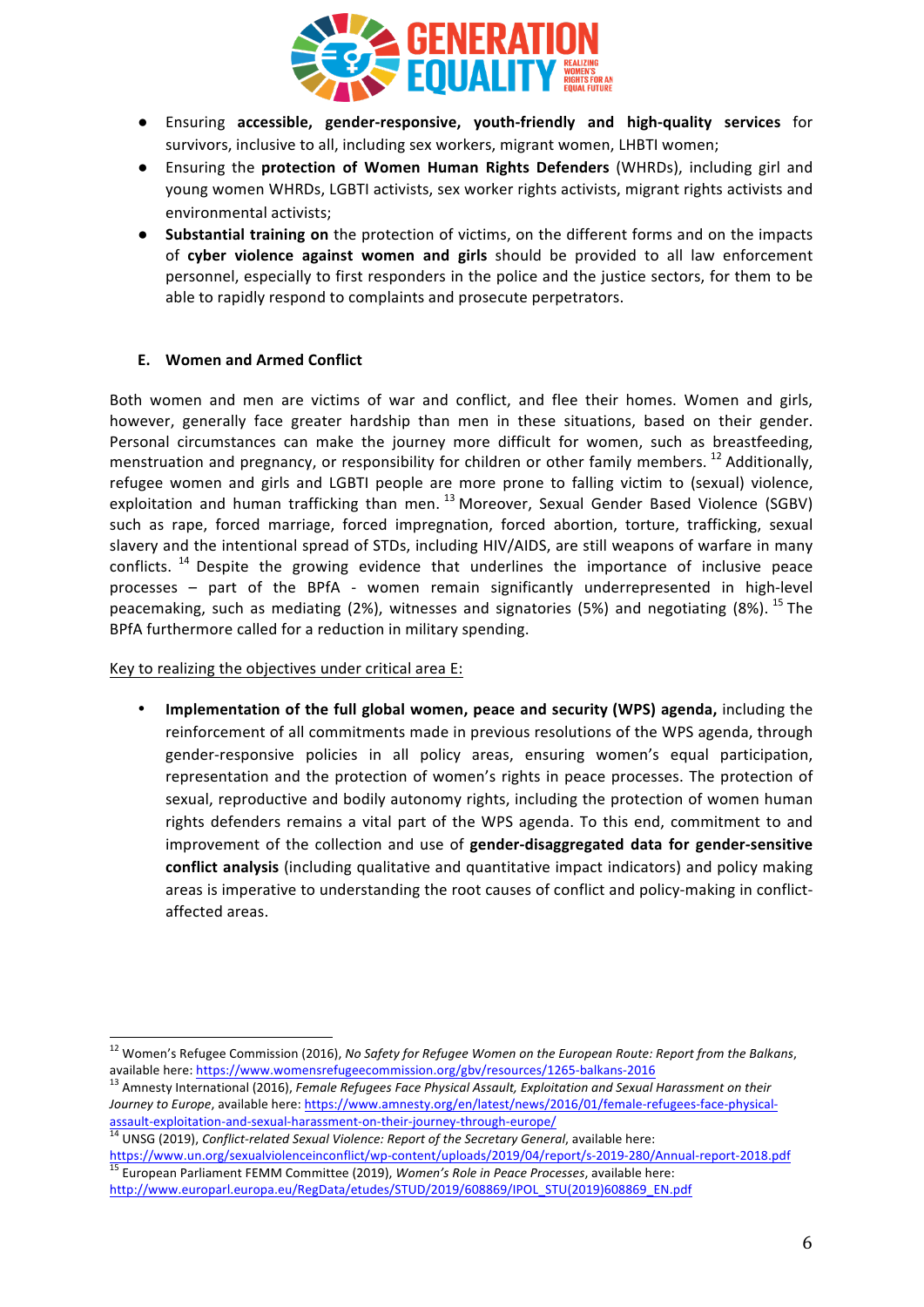

- Increasing the budget to WPS work and funding to women's rights organizations to **allocate** at least 15% of Member States' aid budget to WPS work, which thus far has been structurally underfunded and insufficiently covers other relevant WPS domains;  $^{16}$
- **Implementing and strengthening all accountability mechanisms of the WPS agenda**, including public yearly country reports to the UNSG, a structural WPS paragraph in the periodic CEDAW reports and National Action Plans on WPS.
- Proactively supporting women and youth-led community level peace initiatives to feed and **gain access to and national, political, level men led peace processes**, thereby implementing Member States' commitments to support women's and youth's participation in peace processes,  $17$  i.a. through continuous investment in women's economic recovery and resilience, including during crisis situations; through core funding of local women's groups to ensure women representatives to sustain their links with their constituencies, by providing capacity building and by training women to fully understand the political peace processes;
- Ensure a strong legal framework both on national and international level protecting **women** and girls in and from armed conflict, including making use of informal communitylevel justice systems and implementing and strengthening accountability mechanisms.<sup>18</sup> Additionally, introducing gender-sensitivity training to the justice and security sector, including asylum centres, will foster a better understanding of SGBV;
- Actively working towards general and complete disarmament under strict and effective international control; including negotiations on the conclusion, without delay, of a universal and multilaterally and effectively verifiable comprehensive nuclear-test-ban treaty that contributes to nuclear disarmament and the prevention of the proliferation of nuclear weapons in all its aspects. Instead of investing in excessive military expenditures and arms race, funds must be reallocated for social and economic development, particularly for the advancement of women.

### **F. Women and the Economy**

A range of barriers continue to prevent women from full economic participation. Overall progress in women's economic empowerment has been slow and many of the objectives  $-$  developed in 1995  $$ are as relevant today as they were 25 years ago. In 2018, worldwide women's labour participation stands at 48.5%, 26.5 percentage points below men's. Globally, women and girls perform more than three-quarters of the total amount of unpaid care work: women spend 3.2 times more hours than men on unpaid care,<sup>19</sup> severely impacting their opportunity to enter and stay in employment or entrepreneurship and the quality of jobs they perform. When they do work in paid jobs, women continue to earn significantly less than men. The gender wage gap is estimated at 23%.<sup>20</sup> Additionally, women face the motherhood wage penalty: a difference in wage between women with

<sup>&</sup>lt;sup>16</sup> UN Women (2015), *Financing of the Women, Peace and Security Agenda*, available here:

https://wps.unwomen.org/financing/<br><sup>17</sup> See UN Security Council Resolutions 1325, 1889, 2122 and 2242. Also see: https://dppa.un.org/en/women-peace-and $rac{security}{18}$ 

UN Women, World Bank and IDLO (2019), Justice for Women, High-Level Group Report, available here: https://reliefweb.int/report/world/justice-women-high-level-group-report-executive-summary-and-key-messages-march-2019

<sup>&</sup>lt;sup>19</sup> ILO (2018)Care work and care jobs for the future of decent work, available here:

https://www.ilo.org/global/publications/books/WCMS\_633135/lang--en/index.htm 20<br>20 UN Women (2018), *Facts and Figures on Economic Empowerment*, available here: https://www.unwomen.org/en/whatwe-do/economic-empowerment/facts-and-figures#notes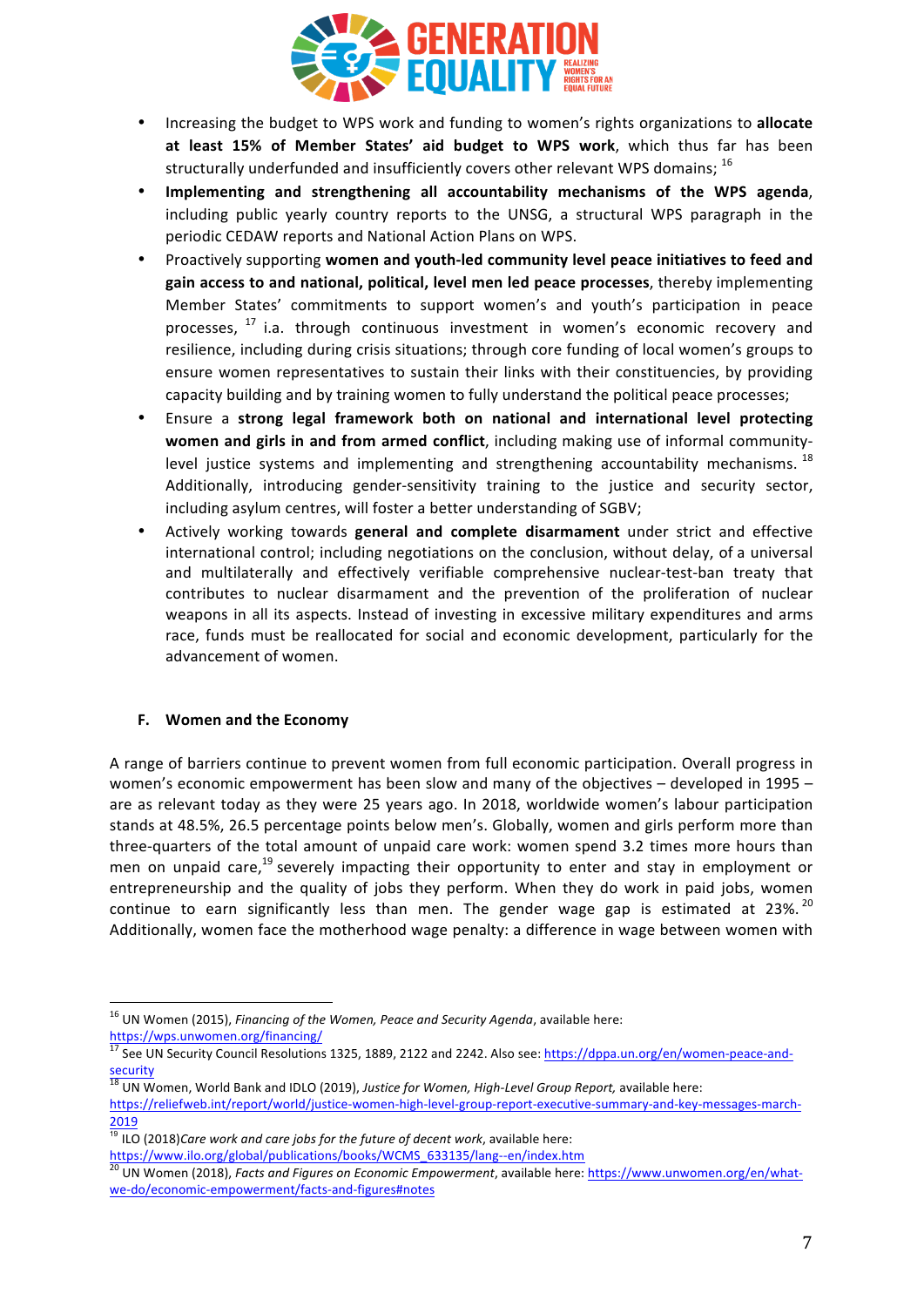

and without dependent children, which increases with the number of children a woman has.<sup>21</sup> Women are more likely than men to be employed in precarious, informal, low-paid forms of work with exploitative and unequal working conditions. Women who choose to set up their own businesses, equally face challenges. Although women's access to microfinance has grown exponentially in the last 20 years, in developing countries the finance gap for micro-, small and medium sized enterprises is gaping. 80% of women owned businesses with credit needs are either un- or underserved – a 1.7 trillion USD financing gap.<sup>22</sup> Globally, 980 million women do not have a bank account. Unbanked people worldwide are twice as likely to live in the world's poorest households. There is a global 7 percentage-point gender gap in financial access, 9 in the developing world—unchanged since 2011.<sup>23</sup> In old age, gender inequality continues. Pension systems grossly fail to produce equal outcomes for women. In most countries, women are less likely than men to receive a pension at all or they have lower benefits. Gendered labour market and life course patterns lie at the roots of women's disadvantage in old age, but their impact can be magnified or mitigated by specific features of pension system design.

Key to realizing the objectives under critical area F:

- Implementation of policies to recognize, reduce and redistribute unpaid care work, which is essential to promoting women's economic rights and independence. This includes social protection policies and an increased investment in care services, incl. quality childcare. Parental leave should be enshrined and enforced in national law, be equal for parents recognizing the diverse forms of households and families - and offered to all caregivers, nontransferable and paid according to each parent's salary;
- Ensuring that **part-time and temporary work** in which women are over-represented is decent work, by ensuring equal treatment for women and men in non-standard jobs vis-à-vis standard workers with regards to entitlements and benefits on a pro-rata basis;
- Implementation of policies that **support women's enterprise development** in the context of decent work, which will include banking the unbanked, financial inclusion of women, training, positive government procurement commitments and sectoral policies that unlock credit and access to markets for women's enterprises (particularly in STEM-related fields);
- Investment in **financial sector accountability on diversity and inclusion**, enforcing mandatory disclosure of data on serving women-led micro- small and medium-sized enterprises, making the financing gap and the social and cultural norms holding women entrepreneurs back, more visible.
- Urging Member States to ratify and fully implement ILO Convention 190 on Eliminating **Violence and Harassment in the World of Work** and its accompanying Recommendation No. 206 and Resolutions.
- Promote a safe and supportive legal environment for sex workers as well as migrant workers to work, self-organize and demand good working conditions, including Recognizing their the right join or set up their own **trade union**, independent from the work being in the formal or informal labour sector in their given context;
- **Expand non-contributory social pensions** that provide basic income security for all regardless of individual labour market trajectories or contributory records.

<sup>&</sup>lt;sup>21</sup> ILO (2015), *The Motherhood Pay Gap 2015*, available here:

https://www.ilo.org/wcmsp5/groups/public/@dgreports/@dcomm/@publ/documents/publication/wcms\_348041.pdf <sup>22</sup> United Nations Secretary-General's Special Advocate for Inclusive Finance for Development (2018): Annual Report to the Secretary-General. Financial Inclusion: Technology, Innovation, Progress, available here: https://www.unsgsa.org/files/1715/3790/0214/\_AR\_2018\_web.pdf

<sup>&</sup>lt;sup>23</sup> World Bank Group (2018), The Global Findex Database 2017: Measuring Financial Inclusion and the Fintech Revolution, available here: http://documents.worldbank.org/curated/en/332881525873182837/pdf/126033-PUB-PUBLIC-pubdate-4-19-2018.pdf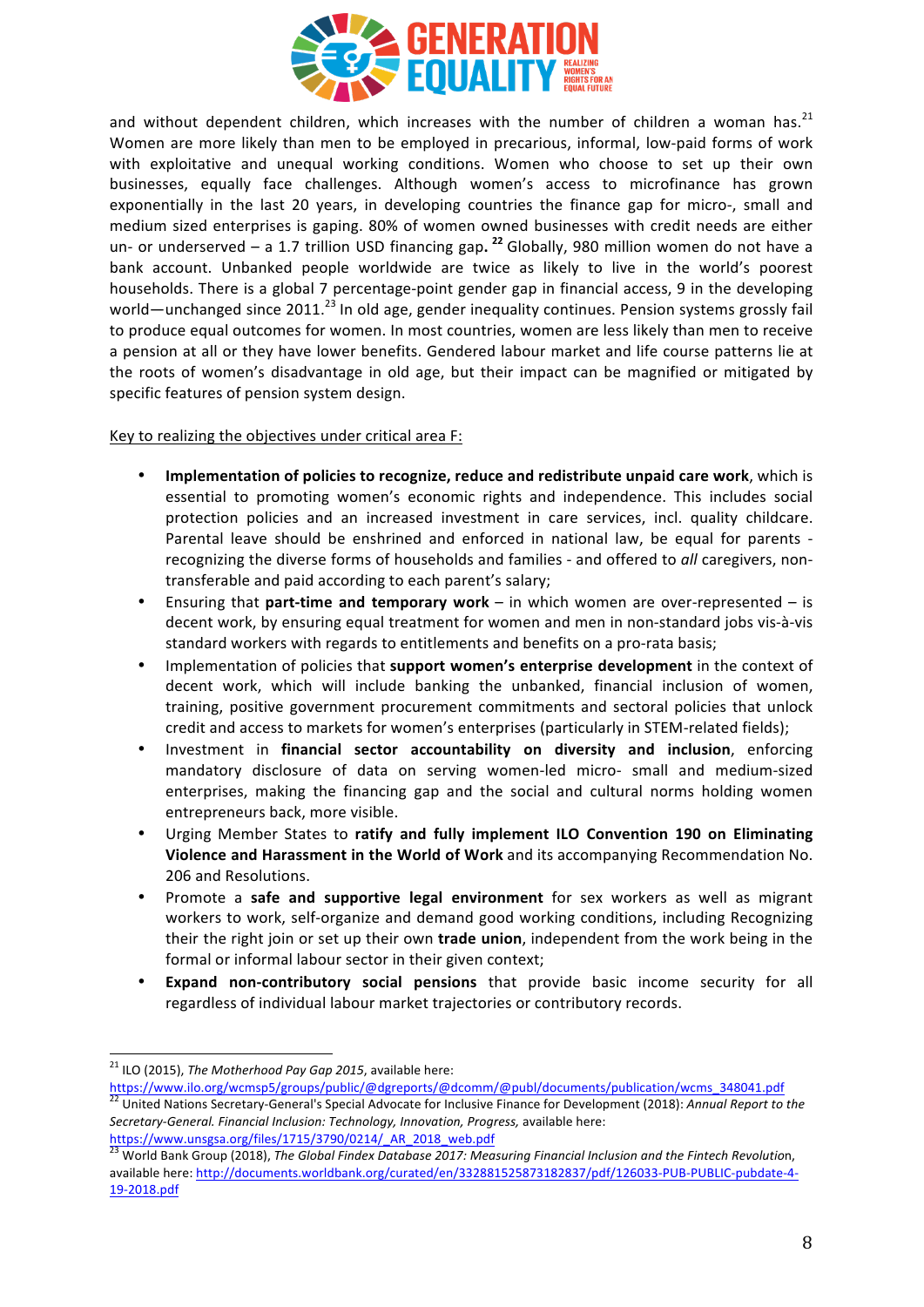

### **G. Women in Power and Decision-Making**

Governance systems, structures and processes are ultimately weaker where they do not fully include women's voices, talents, experiences and perspectives. Women's equal and meaningful participation, and influence - on an equal footing with men - in public, political and economic decision-making at all levels, and in both formal and informal spaces, is fundamentally a question of social justice – women have the right to participate in decisions which affect their lives. Women's equal participation and influence in decision-making is required for responsive and accountable governance to ensure that the priorities, skills and needs of women are fairly reflected in policies, laws, institutions and service delivery by community, local, national and international governance structures. Despite the steady increase in women's political representation in parliaments, with a median of 26%, women remain significantly under-represented at the highest levels of political participation as well as across the public and private sectors. Women's unequal access to resources and opportunities, in addition to discriminatory social norms across societies and gendered power imbalances within households and communities, impact women's participation and influence at all levels of decision-making, including the extent to which they are perceived as effective leaders.<sup>24</sup>

### Key to realizing the objectives under critical area G:

- Capacity gaps mean women are less likely than men to have the education, contacts and resources needed to become effective leaders. Training and capacity building are the main method of supporting women in politics. Particular focus is needed to increase the participation and influence of poor and marginalized women. Women's collective action and women's rights organizations which provide critical support for elected and aspiring women leaders, must be adequately resourced and supported;
- Programmes and policies to promote and support women's equal participation must tackle discriminatory social norms that constitute a barrier to women's participation in decision making at all levels. This should include attitudes that perpetuate the myth that women are not suitable public and political leaders. This will require a long-term approach and must continue once women become leaders;
- As of February 2019, 50 single or lower houses were composed of 30% or more women. <sup>25</sup> More than half of these countries have applied some form of quotas. Member States and public and private institutions should thus **consider temporary special measures** as a potentially effective tool to increase the number of women in leadership positions;
- Developing, supporting and protecting an enabling environment for the full, meaningful and equal **participation of women's rights organizations, feminist groups and women and girl human rights defenders, youth-led and community-based organizations** in the creation, design and implementation of all legislation and policies relevant to substantive gender equality. This includes supporting **WHRDs' participation** in public life and international decision-making forums. This means addressing restrictions such as travel bans, providing legal, psychosocial and financial support and investing in the resilience of WHRDs and their organizations, including providing core funding and movement building, capacity building and actively protecting WHRDs' right to association.

<sup>&</sup>lt;sup>24</sup> GAD Network, *Turning Promises into Progress: Gender Equality and the Rights of Women and Girls – Lessions Learnt and* Actions Needed, available here:

https://static1.squarespace.com/static/536c4ee8e4b0b60bc6ca7c74/t/550abed7e4b0e98cc45eb20c/1426767575563/Turn ing+Promises+into+Progress+-+Part+two+-+section+4+-

<sup>+</sup>Women%27s+Participation+and+Influence+in+Decision+making.pdf

<sup>&</sup>lt;sup>25</sup> Inter-Parliamentary Union, Women in Politics 2019 Map, available here: https://www.unwomen.org/en/digitallibrary/publications/2019/03/women-in-politics-2019-map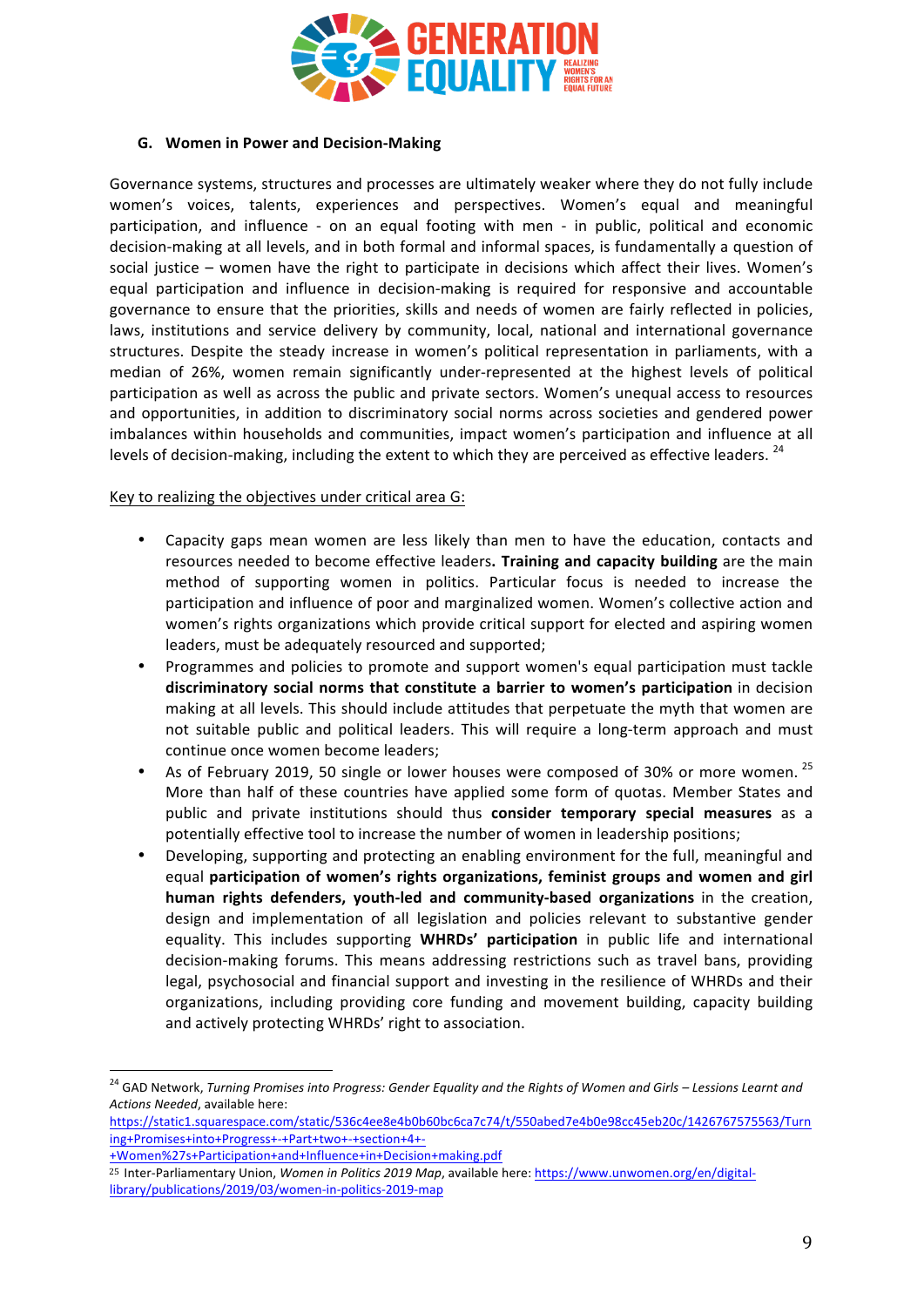

• Ensure the **meaningful participation of (migrant and mobile)** sex workers in the design, development, implementation and evaluation of migration and sex work policies, particularly in their impact on gender equality institutional mechanisms.

### **H. Institutional Mechanisms for the Advancement of Women**

The BPfA formulated three components to advance towards gender equality institutional mechanisms: create or strengthen national machineries and other governmental bodies; integrate gender perspectives in legislation, public policies, programmes and projects; and generate and disseminate gender-disaggregated data and information for planning and evaluation. Despite the wide-spread existence of institutional mechanisms to advance gender equality, the lack of adequate financial resources, low levels of technical capacity and lack of political will to prioritize gender mainstreaming in all government policies, remain key challenges across all regions. While the production of gender statistics on a limited number of issues has increased in recent years, genderdisaggregated data still lack in other areas, e.g. on gender-based violence or unpaid care work.

### Key to realizing the objectives under critical area H:

- Continuous **capacity strengthening and technical support and the allocation of sufficient human and financial resources** should be prioritized;
- In this light, the de-funding of regional and international human rights systems, including the United Nations and its respective committees and working groups that have been instrumental in advancing women's rights across the globe, is of particular concern. We thus urge Member States that have not done so, to pay their assessed contributions without further delay. Furthermore, Member States should initiate, in due time ahead of the 2020-2021 budget negotiations, discussions on how to reverse the trend of reduced regular budget for OHCHR and assuring that the UN's human rights mechanisms are not disproportionately affected by over-all cuts to the UN budget;
- Improving the collection, analysis and dissemination of **gender-disaggregated statistics** should be made a priority.

# **I. Human Rights of Women**

The BPfA calls on all Governments to: promote and protect the human rights of women, through the full implementation of all human rights instruments, especially the Convention on the Elimination of All Forms of Discrimination against Women (CEDAW); ensure equality and non-discrimination under the law and in practice; and achieve legal literacy. Despite progress in reforming laws, discrimination against women in the law remains pervasive in several areas, particularly in the area of family law. Even when laws guaranteeing equality and non-discrimination are in place, there remain significant obstacles for women to enjoy their human rights in practice.

# Key to realizing the objectives under critical area I:

- Strengthening **accountability mechanisms and implementation** of policies/resolutions;
- **•** Challenging **overuse and misuse of the criminal law** which puts marginalized women, including sex workers, migrant women and LBTI women at particular risk of facing punitive laws and policies;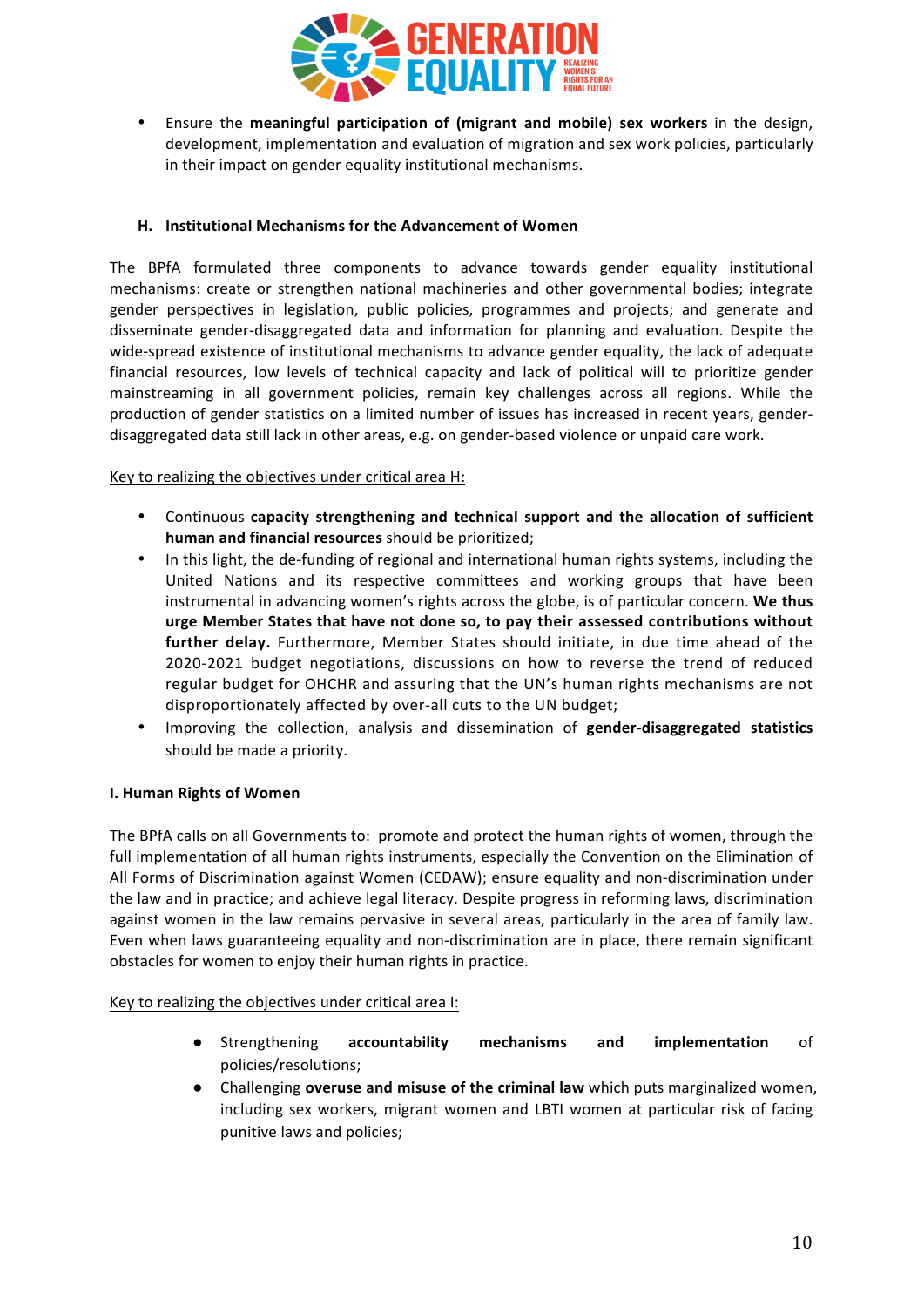

- A greater effort needed to realize the human rights of women and girls who experience **multiple and intersecting forms of discrimination** through the adoption of laws and services and targeted services;
- Feminist human rights organizing is direly under-resourced, which greatly undermines the capacity of women's, trans and non-binary groups to effectively counter various forms of discrimination, inequality and violations of rights. **Donor** governments must commit to feminist foreign policies that include a floor of 85% funding for gender equality as a principal or significant objective (per OECD-DAC) and a floor of 20% of funding for gender equality as a principal objective, substantially increasing direct flows to women's rights organizations and movements.

### **J. Women and the Media**

Media play an important role in influencing perceptions of women, raising awareness about gender inequality, and in eliminating gender stereotypes. Gender inequality, however, remains present both in the content that the media produce, as well as in the positions held by women in the media sector. The most recent Global Media Monitoring Project (GMMP) shows that media content is far from gender sensitive and is often presented from a male-dominated perspective.<sup>26</sup> Women remain only 1 in 4 of protagonists in the all media news outlets since 2010, their viewpoints are often not included and they are often portrayed according to stereotypes. Additionally, the safety of female journalists is a serious concern both in the field and in the work place. According to findings of the International News Safety Institute  $27$ , two thirds of women journalists are harassed and intimidated in their own office, mostly by their male colleagues and superiors on account of their gender, race, age or professional experience. This often leads to self- and social-censorship driven by fear, emotional effects or psychological trauma and even giving up journalism entirely. Apart from challenges women experience in the newsrooms, the International Women's Media Foundation study of 2018 highlighted an increase in (online) harassment of female journalists.<sup>28</sup>

### Key to realizing the objectives under critical area J:

- Encouraging the media industry, especially public media, to produce gender-transformative content and develop self-regulatory policies which create non-discriminatory working **conditions** for women in the media, including access to decision-making positions, and setting up monitoring and evaluation mechanisms to assess the progress and need for action within the sector, thereby creating gender equality in their content, workplace and management;
- Advancing gender equality and women's empowerment through media and ICT's requires the **formulation of gender-responsive ICT and media strategies and related policies** which seek to improve the relevance or representativeness of content and services;
- Increasing investments and financial incentives from government for investment in gender equality measures in media and ICT sectors and the establishment of monitoring mechanisms that integrate gender perspectives for **increased accountability around implementation of commitments;**

<sup>26</sup> http://cdn.agilitycms.com/who-makes-the-news/Imported/reports\_2015/highlights/highlights\_en.pdf 27Barton, Alana and Helena Storm (2014) *Violence and Harassment against Women in the News Media:* A Global Picture. *International News Safety Institute & International Women's Media Foundation, available here: http://www.iwmf.org/wp*content/uploads/2014/03/Violence-and-Harassment-against-Women-in-the-News-Media.pdf<br><sup>28</sup>https://www.iwmf.org/wp-content/uploads/2018/09/Attacks-and-Harassment.pdf :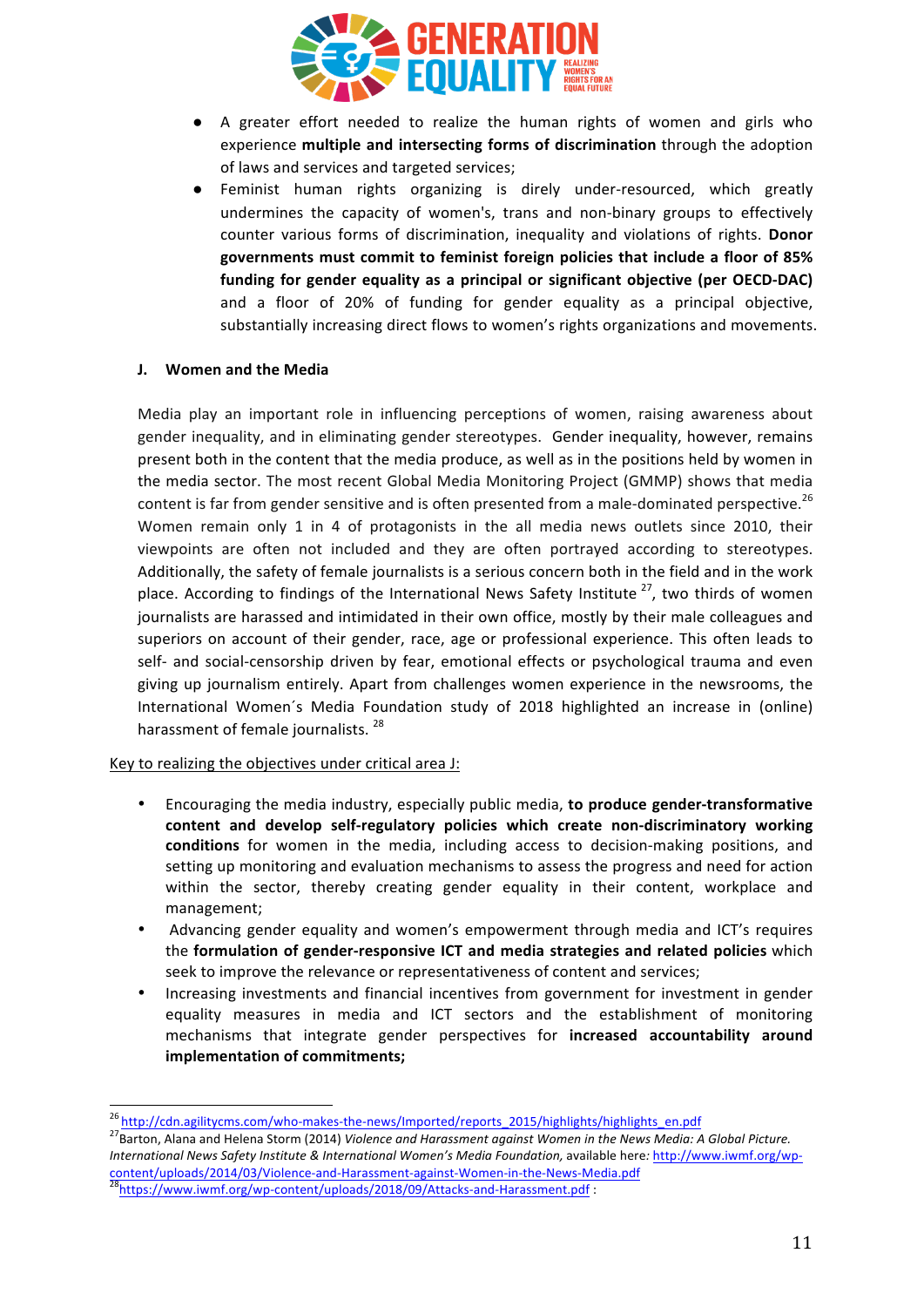

- Investing in the protection of women in the media sector from violence, including cyber violence, to reverse the trend of the global epidemic of trivialising online gender-based abuse and provide **access to justice** for all;
- The judicial system and the police need to **prioritize the protection of women in the media** and this should be combined with specific training for women journalists (e.g. on conflict management).  $29$  Most of the current pushback on online harassment includes prevention measures and advice to those who are attacked giving perpetrators an opportunity to escape the prosecution.

# **K. Women and the Environment**

According to the most recent estimates by the Internal Displacement Monitoring Centre (IDMC) no less than 21 million people have been displaced by natural disasters every year since 2008. Natural disaster displacements now outnumber new displacements associated with conflict and violence by 3 to 1,  $^{30}$  thus illustrating the severity of the current climate crisis. Women's dependence on and unequal access to land, water, and other resources and productive assets, which are compounded by limited mobility and decision-making power in many contexts, mean that they are disproportionately affected by climate change, while at the same time, they are underrepresented in decision-making and negotiation structures regarding climate and environmental issues. Even where infrastructure is physically available, the poor and women are often hindered in the actual access to energy and other resources, due to lack of finance, appliances, information, training and education. Yet, unlocking access to energy for women, comes with substantive developmental and environmental benefits. Key to effectively combating climate change, is systemic change and the empowerment of women and girls. Additionally, in order for women to take on roles as agents of change, greater efforts must be made to combat the backlash constituted by the increasing rate of killings, violent acts, threats, harassment, intimidation, smear campaigns, criminalization, judicial harassment, forced eviction and displacement of environmental WHRDs, including indigenous activists, and WHRDs addressing issues relating to land rights, their family members, communities, associates and legal representatives.  $31$ 

Key to realizing the objectives under critical area K:

- The appointment of a UN Special Rapporteur on Gender and Climate Change;
- Ensuring that the terms and conditions for eligibility for benefiting from The Green Climate **Fund are gender sensitive;**
- Ensuring that the data used to implement the promises made in climate change conventions are **gender-differentiated** so that the position of women and girls becomes explicit;
- Commit to supporting **women as leaders and agents of change**, on all levels of decisionmaking, especially in the area of natural resource management;

<sup>&</sup>lt;sup>29</sup>M.W.A. Odekerken & L.E. Das, MA (2017), *Een onveilig klimaat: Verslag van het onderzoek 'Bedreigingen van Nederlandse journalisten*, available here: https://www.svdj.nl/wp-content/uploads/2017/06/Een-dreigend-klimaat-Odekerken-Brenninkmeijer.pdf<br><sup>30</sup> IDMC, *Disasters and Climate Change*, available here: http://www.internal-displacement.org/disasters-and-climate-

change

<sup>31</sup> UNHRC, *Recognizing the contribution of environmental human rights defenders to the enjoyment of human rights, environmental protection and sustainable development,* available here: https://undocs.org/A/HRC/40/L.22/Rev.1